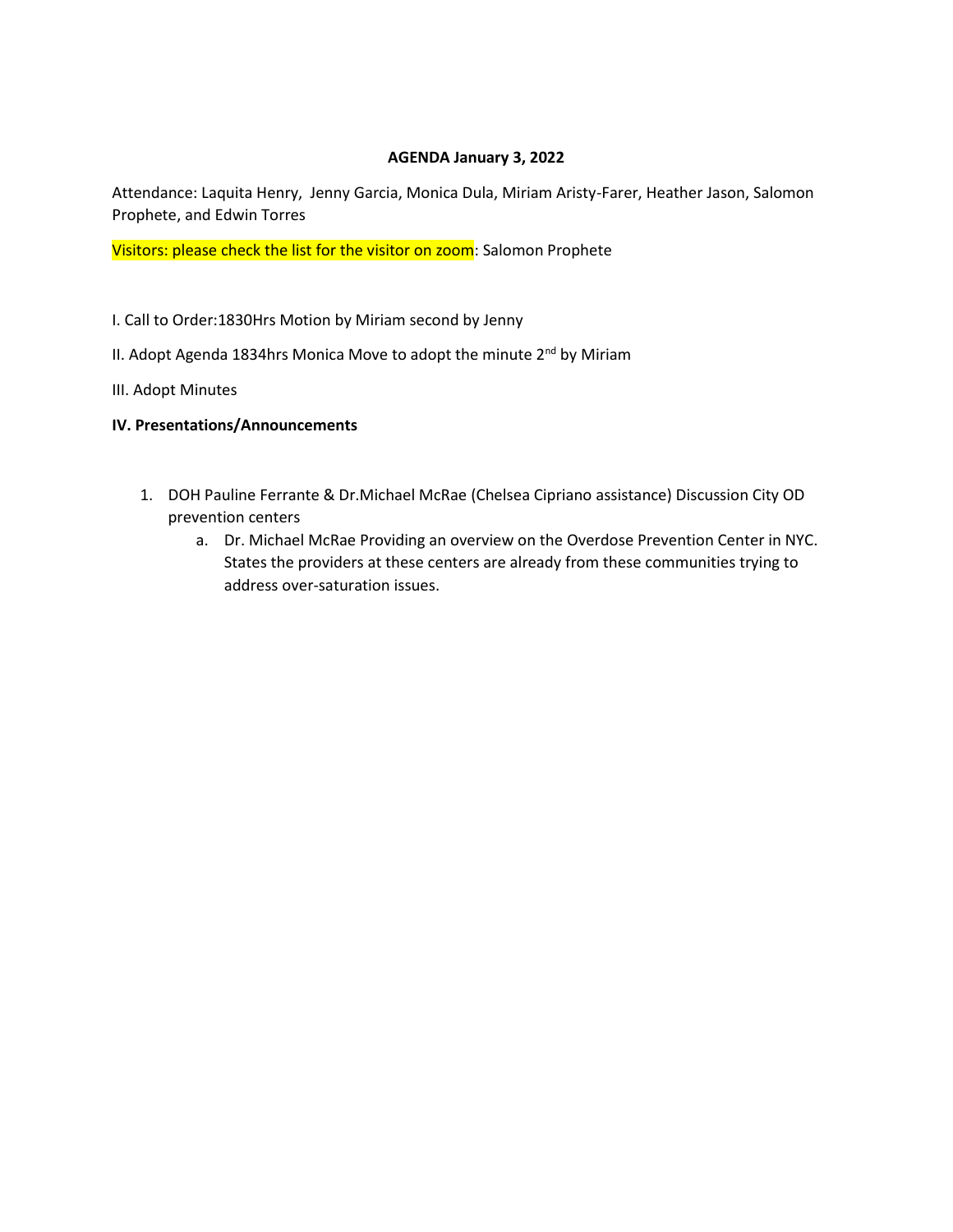## In New York City, 2020 was the deadliest year of the overdose epidemic



- \*Data for 2020 are provisional and subject to change b.
- c. The graph above shows the trend of overdosage in the community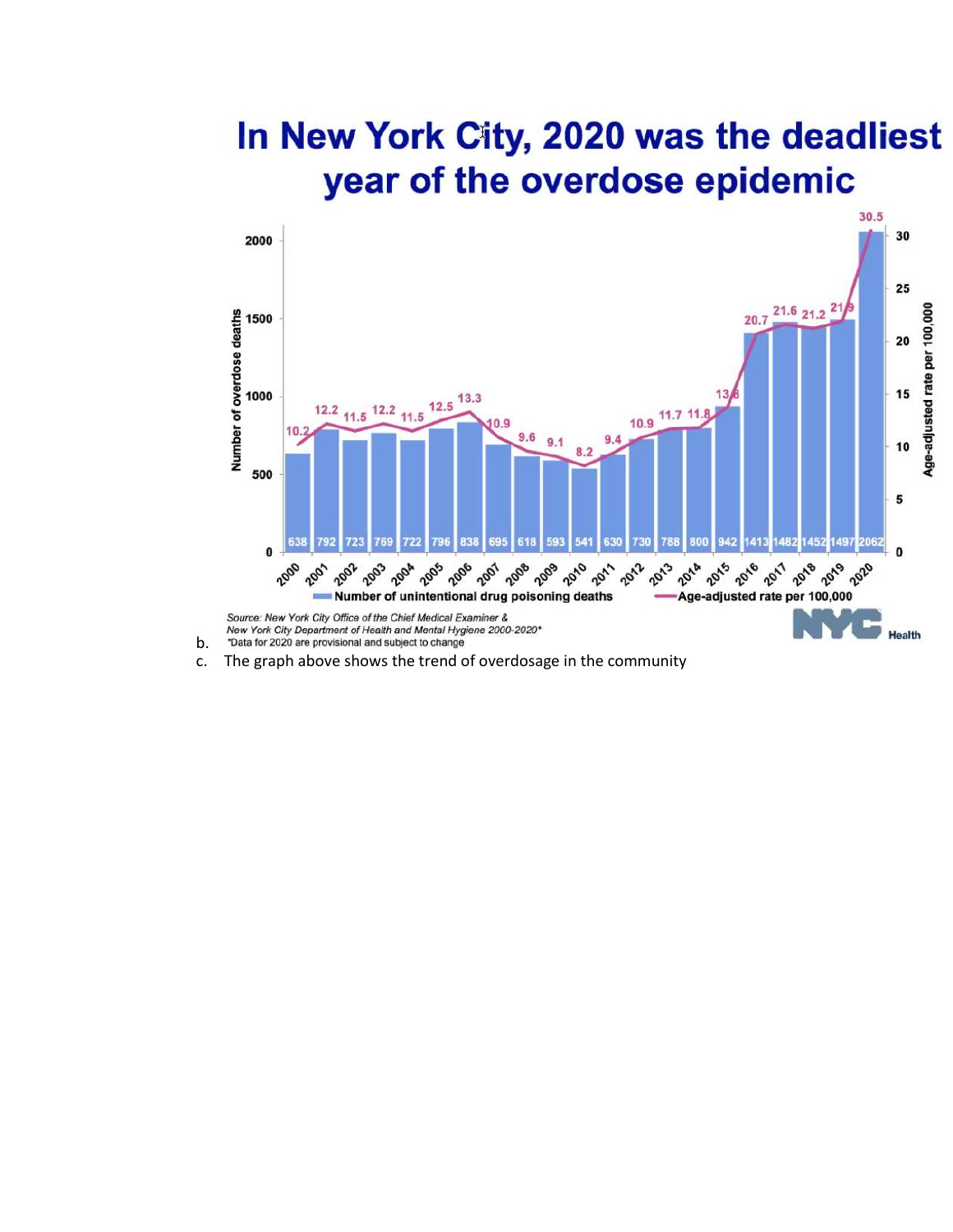# Rates of overdose highest in the **Bronx and Harlem**

Neighborhoods with rates of overdose death exceeding the New York City average, 2020



We can see a heat map of the hot spots for overdosages. The racial divides can be shown here also

d.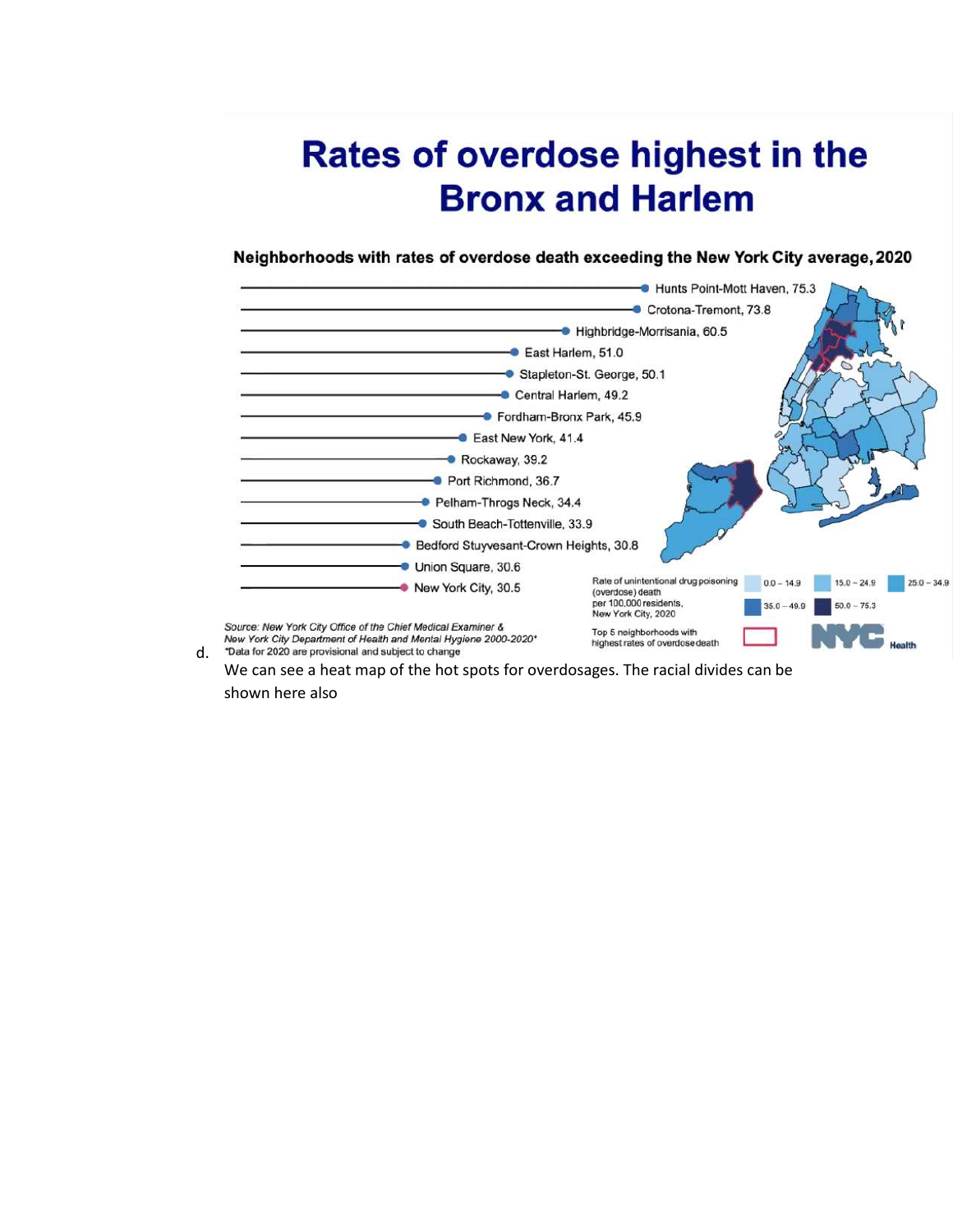

These are centers that are saving lives; the rhetoric is essential for the center.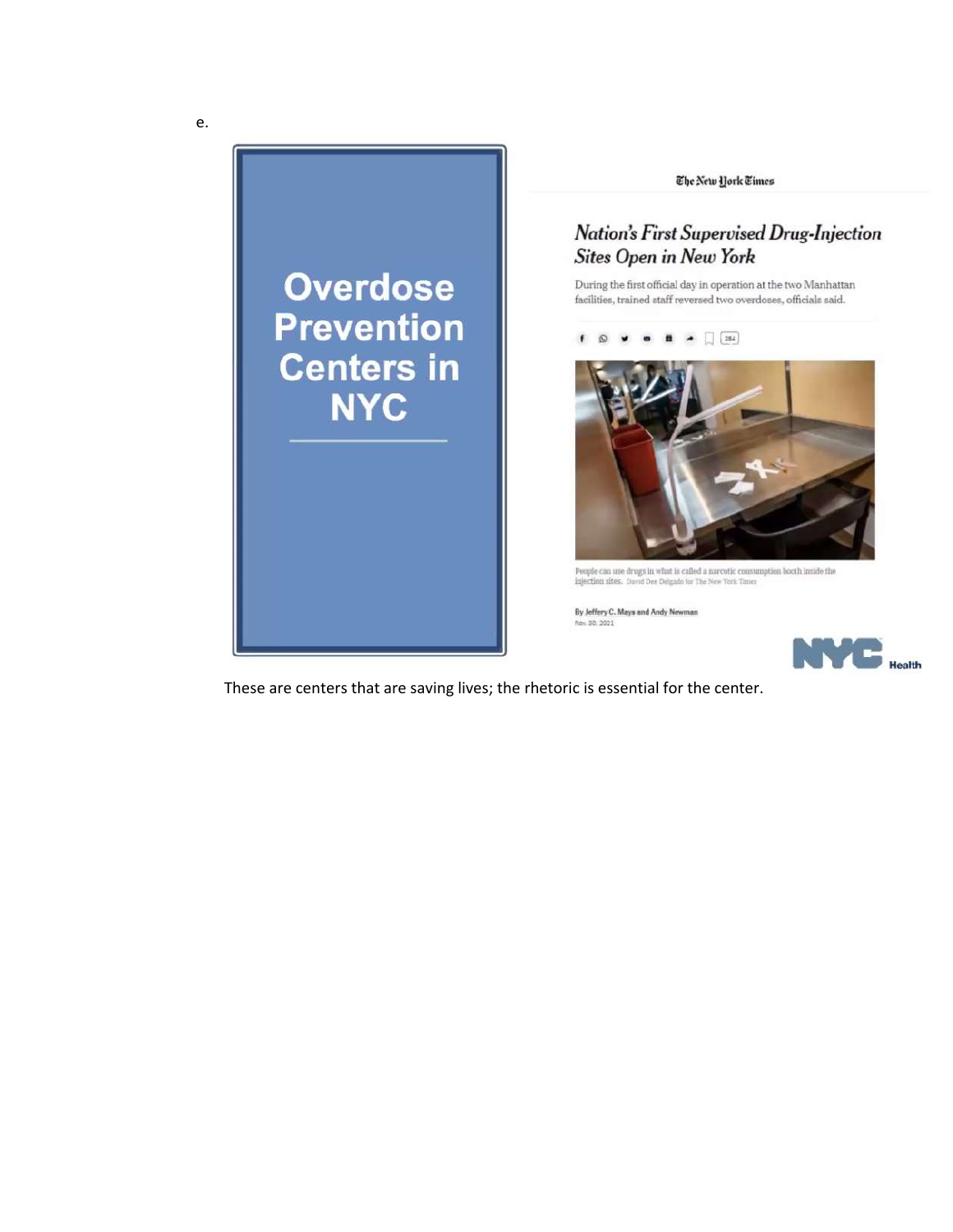f. These are sites made from evidence base medicine below you can see in Canada

## **Overdose Prevention Centers:**

Evidencebased strategy to reduce overdose deaths

Overdose Prevention Centers (OPCs)

- Are hygienic and professionally supervised facilities where people can use drugs
- Provide education, equipment, and oversight of drug consumption practices
- Provide or connect people with health and social services, including drug treatment



Vancouver, Canada

Image: https://www.phs.ca/program/insite/



Below you can see the structure of the setting. This has shown in the literature it g. reduces many transmissible diseases. This is from 30yrs of research. (states people do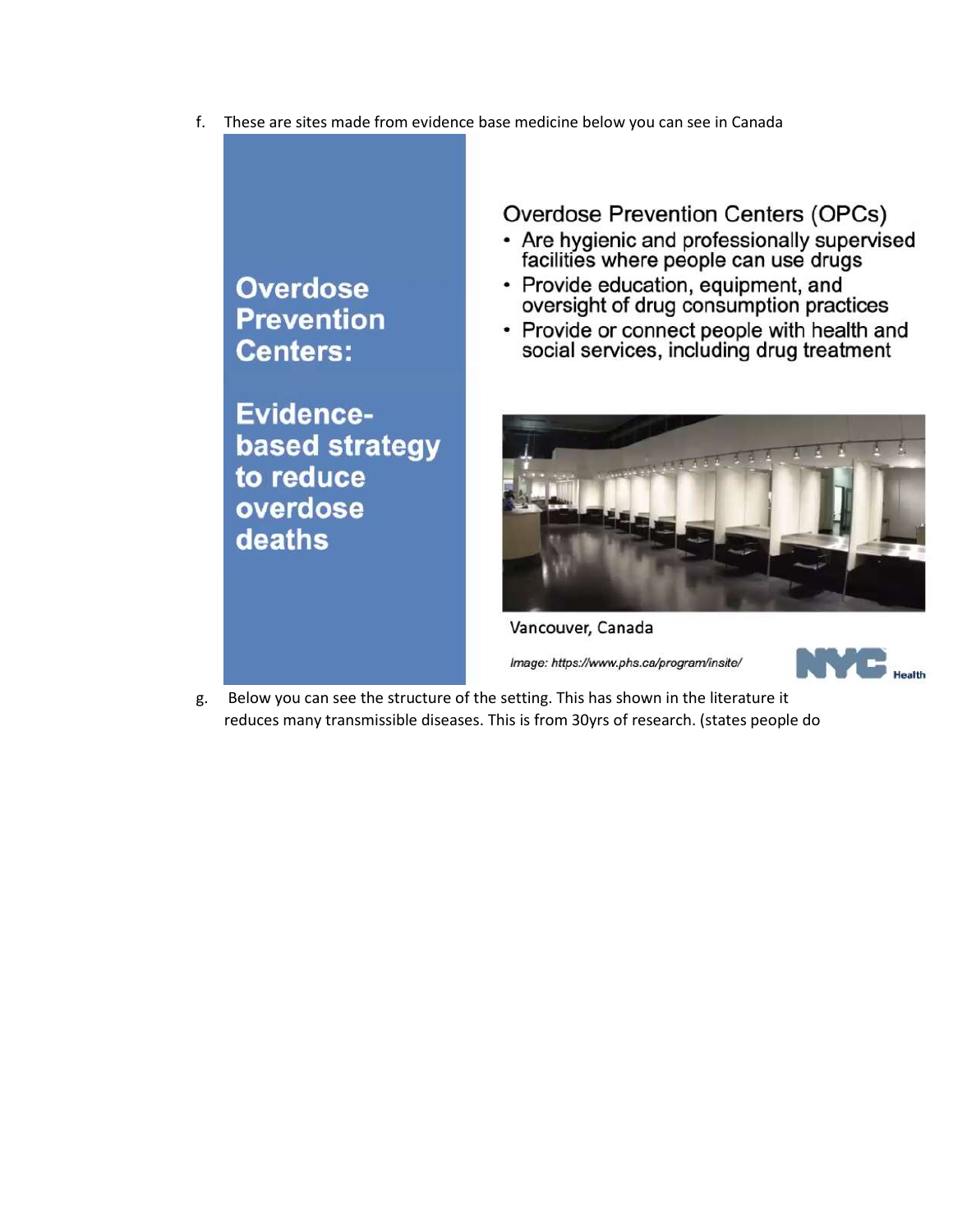# **Science supports** the benefits of OPCs

 $\pmb{\cdot}$ 

### **OPCs**

- Reduce overdose deaths in the neighborhood
- Reduce public drug injections and syringe litter
- Reduce drug-related crime and does not increase serious crime
- Serve participants who are not in contact with other essential health services
- Increase use of primary<br>health care and drug treatment



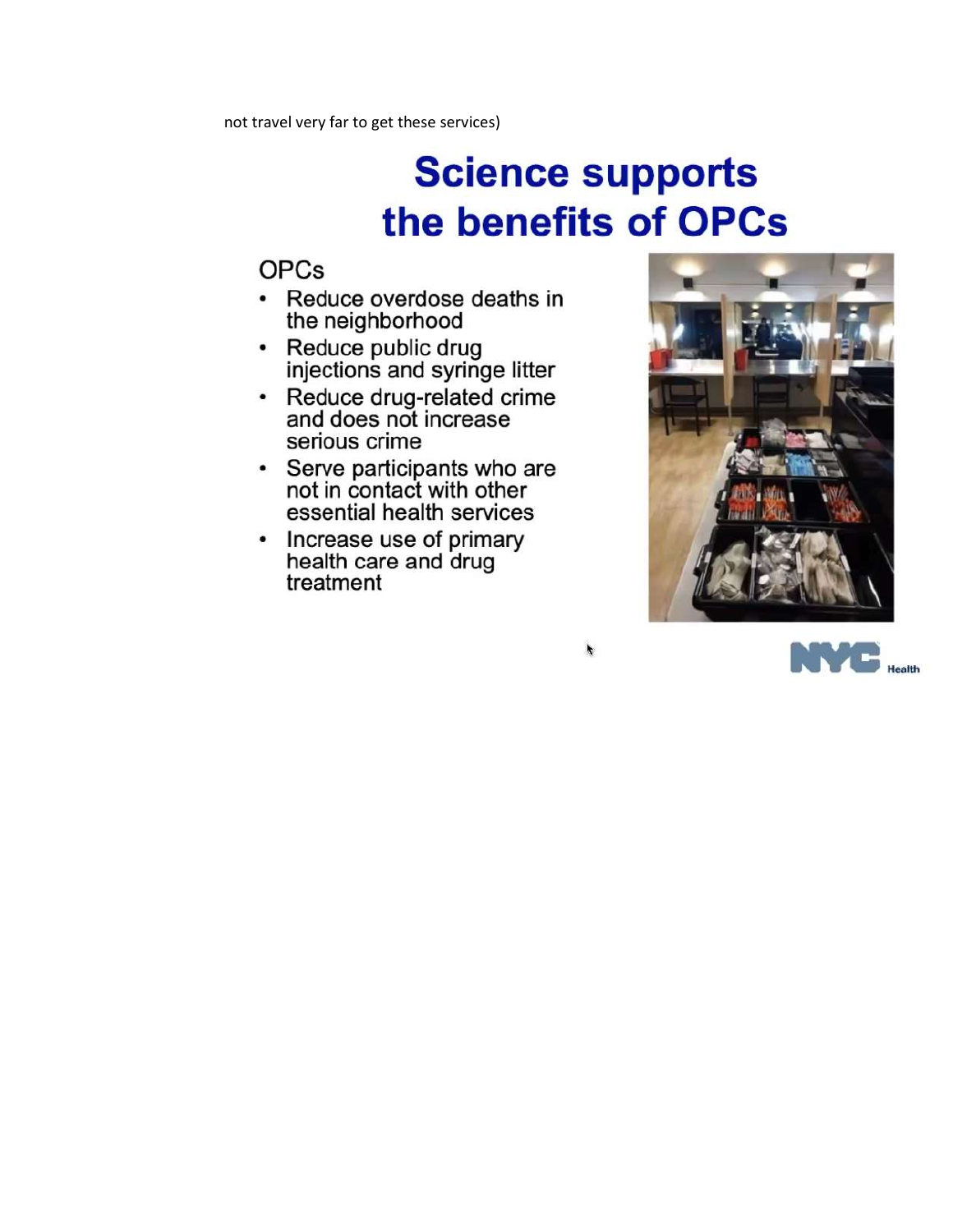h. This work is expanding nationally and globally

# **OPCs work worldwide** with growing support in the US

- Over 60 jurisdictions worldwide have successfully implemented over 100 Overdose Prevention Centers (OPCs)
- Thirty years of evidence show that there have been zero overdose deaths at OPCs worldwide
- Support & interest across the US, notably:
	- Philadelphia
	- Seattle
	- San Francisco
	- Rhode Island
	- New York State

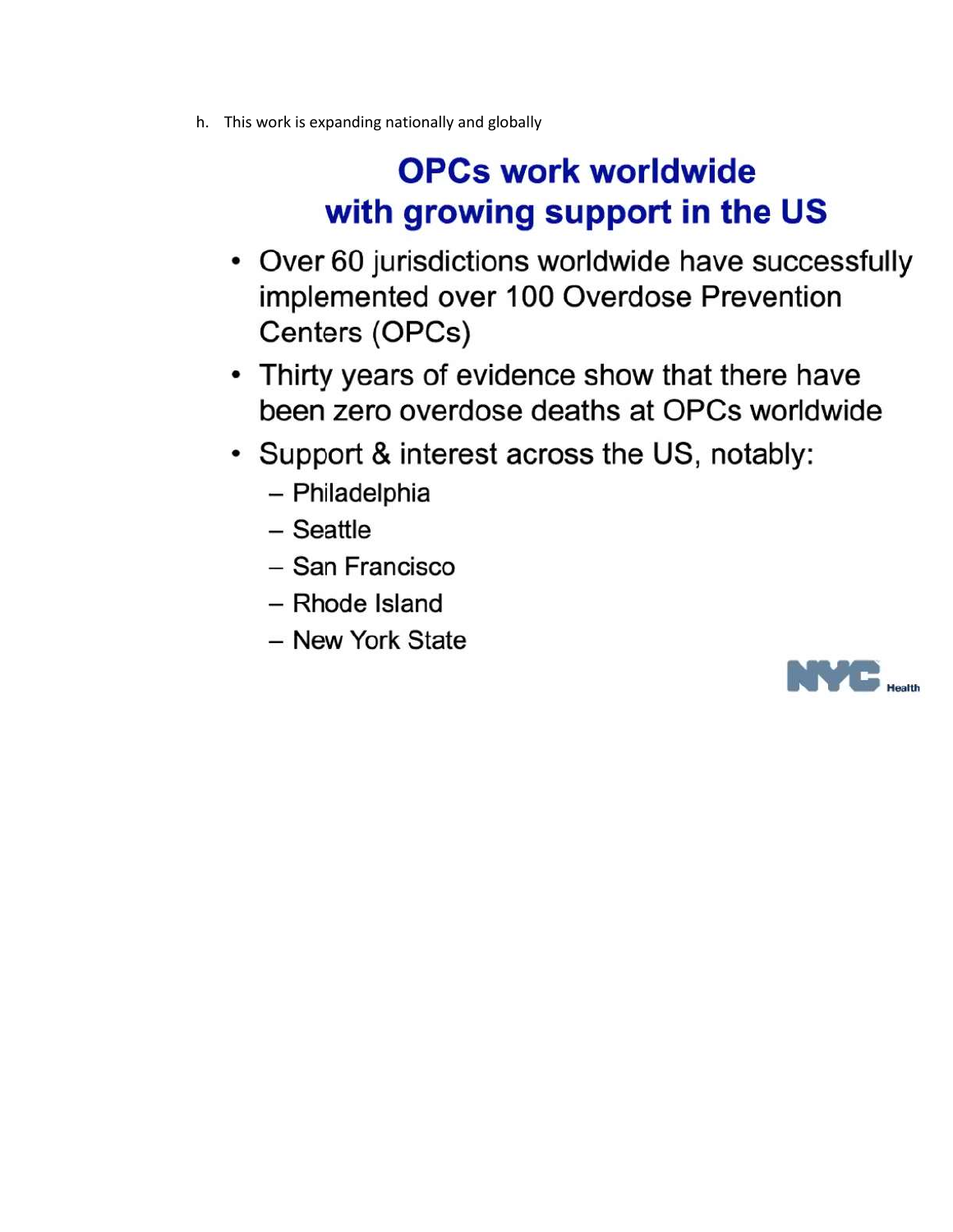i. OPCs will save lives; see the statement below from a client

# **OPCs will save lives and improve health in New York City**

"Having a place to go where there's others around me, it could be uplifting and not only save my life if I were to overdose but save my life in other ways."

– Person who uses drugs

https://www1.nyc.gov/assets/doh/downloads/pdf/public/supervised-injection-report.pdf



- j. Questions:
	- i. Monica:
		- 1. What is the overdosage rate in CB9 vs. NYC? As per Chelsea Cipriano, the City does not have the number by CB9, but Zipcode collects it. Check the following site:

https://www1.nyc.gov/assets/doh/downloads/pdf/epi/databrief129.pdf

- 2. The facility in East Harlem do they do outreach to prevent overdosage? **Dr. McRae:** DHS, HHS, NYPD also refer to these centers. There are bathrooms, snacks, and essential humans needs are there.
- ii. Laquita read a question from the chat:
	- 1. They are working with people who are using any time or drugs with supervision
	- 2. Those who are traveling to Manhattan. These are people who are already receiving services from these areas/
- iii. Victor Questions:
	- 1. People coming from outside the neighborhood: Specifically, they are traveling outside the community from Staten Island.
	- 2. What will happen with drug dealers praying on clients? These centers are not providing drugs. They still must get drugs from somewhere.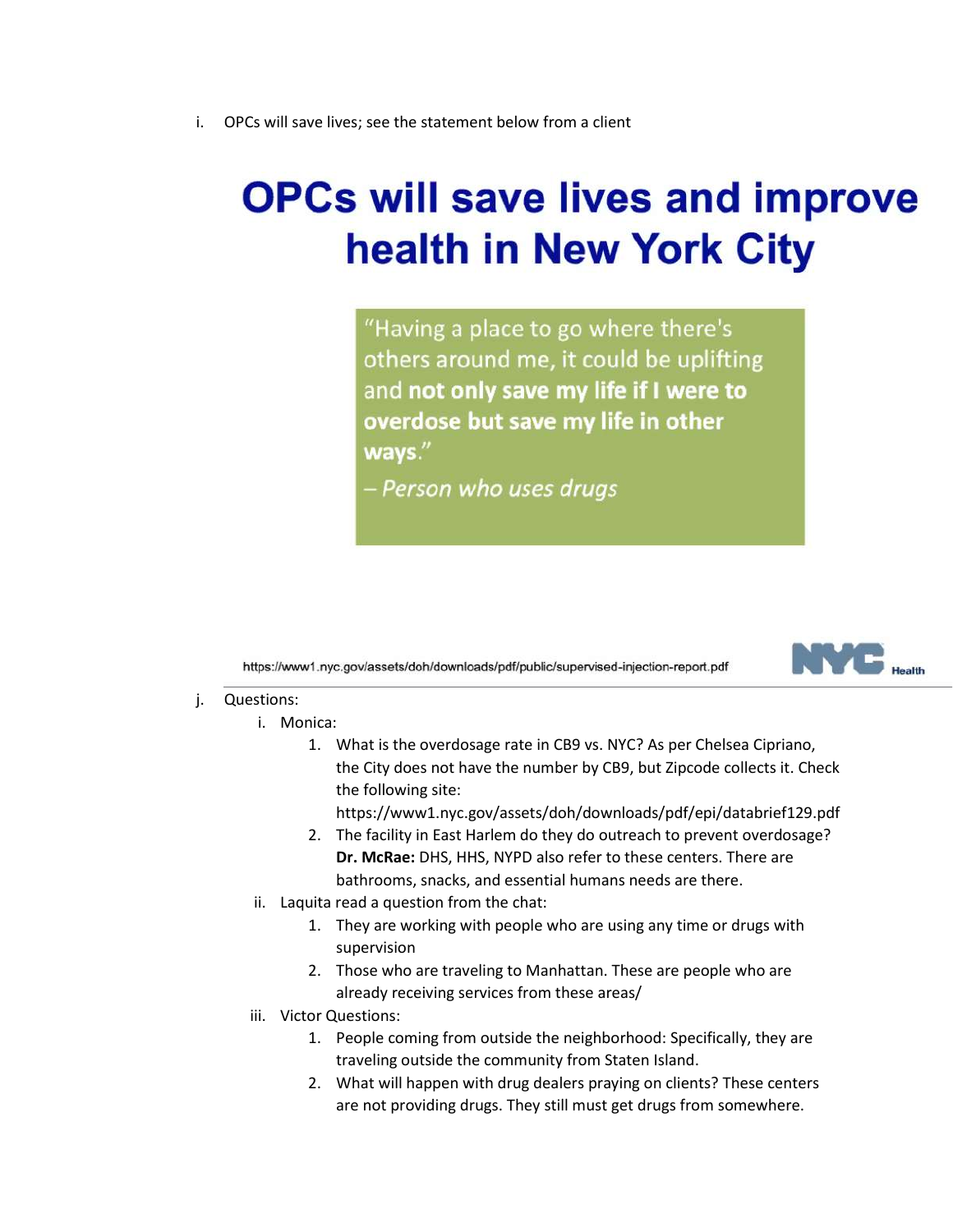What type of surveillance will take place to make sure a new market is supplied by drug dealers?

- a. Dr. McRae: The City is working with NYPD there is special attention that the City will do. People are monitored while they are in the community.
- b. Laquita, what is the relationship with the NYP: Dr. McRae: states the NYPD local precinct are playing a role in the
- c. Dr. McRae: will you get back to us on where the user care coming from?
- 3. Heather: ask if they are forced to sign up for all services: Dr. McRae: We can not force them to build trust first.
- 4. Miriam: Addition question about enabling people to use people and the schedule 1 drug community usage. How are this helping humanity, children, and the community? Concern about Vancouver Canada and compared to NYC?
	- a. Dr. McRae: Response the question is well received; this is harm reduction. We know help people get treatment. I appreciated the wholesome of looking at the individuals. There are different levels of people's care, but this is part of the care they need.
	- b. Follow up Miriam: our community sees people using the drug in the community:
- 5. Barry: Concern about racist real-state practices and the burden it is creating in upper Manhattan. The political capital of other communities has pushed these centers out of their communities. Are there metrics that these communities will follow? What steps the DOH?
	- a. Dr. McRae: We need to recognize medical redlining the NYCDOH is not responsible for the placement of these sites. Buprenorphine has also been redlining; more affluent communities have access to it.
	- b. Dr. McRae: We do not want to saturate communities. Currently, there are NO plans to open more sites in upper Manhattan. The data will be evaluated as to the effectiveness of these clinics. Barry states that if these clinics are proven to help, a more equitable approach should be used to place these sites and not over-saturate the communities in upper Manhattan.
- 6. Monica: What are the plan for opening new sites: Dr. McRae: states the data needs to be analyzed. Monica, who is running the sites? Dr. McRae: onpoint is running these sites.
- 7. Isabel Ibrea- Speaking of the work, Ibrea foundation helps with mind and body mental health and medication. Ms. Ibrea is open to attending the centers to help with her services. Dr. McRae: will chat offline for collaborations.
- 8. Heather: What happens when someone arrives in the center?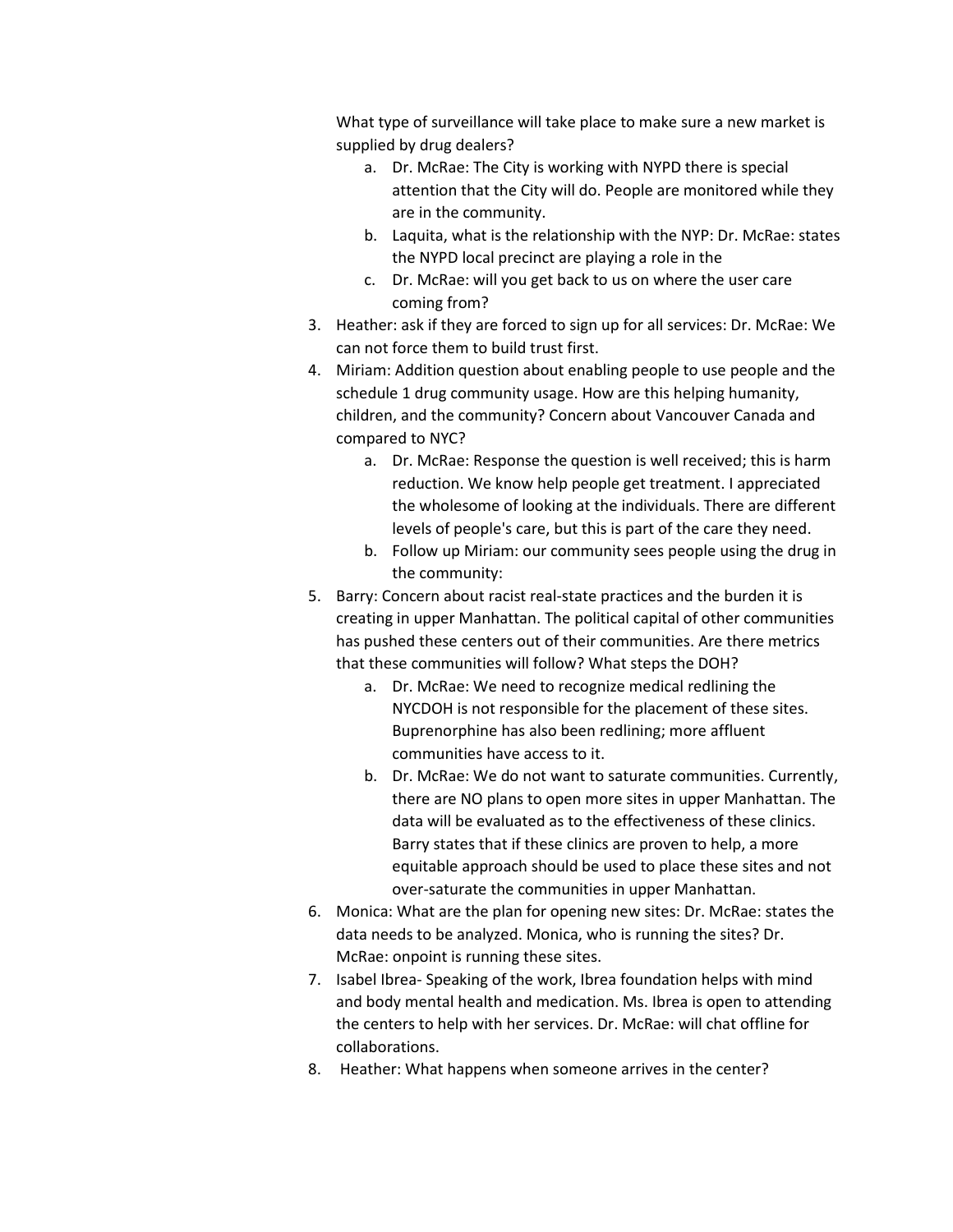- a. Dr. McRae: They will get a unique identifier it anonymous. People are bringing their drugs and providing a clean kit for injection. Other information will be gathered from the private vendors.
- 9. David Vassar: Who can we reach to about increasing resources to the care. Dr. McRae: already calling 311 will get people the help they need. Chelsea: Share board of health an independent group see below: [https://www1.nyc.gov/assets/doh/downloads/pdf/notice/2021/boh](https://www1.nyc.gov/assets/doh/downloads/pdf/notice/2021/boh-statement-on-action-preven-overdose.pdf)[statement-on-action-preven-overdose.pdf](https://www1.nyc.gov/assets/doh/downloads/pdf/notice/2021/boh-statement-on-action-preven-overdose.pdf)
- iv. A feasibility study from 2018 (that Dr. McRae has referenced): [https://www1.nyc.gov/assets/doh/downloads/pdf/public/supervised-injection](https://www1.nyc.gov/assets/doh/downloads/pdf/public/supervised-injection-report.pdf)[report.pdf](https://www1.nyc.gov/assets/doh/downloads/pdf/public/supervised-injection-report.pdf)
- v. Announcement about the overdoses averted: [https://www1.nyc.gov/site/doh/about/press/pr2021/overdose-prevention](https://www1.nyc.gov/site/doh/about/press/pr2021/overdose-prevention-centers-prevent-59-deaths.page)[centers-prevent-59-deaths.page](https://www1.nyc.gov/site/doh/about/press/pr2021/overdose-prevention-centers-prevent-59-deaths.page)
- vi. Data brief: <https://www1.nyc.gov/assets/doh/downloads/pdf/epi/databrief129.pdf>
- vii. Additional data: [https://www1.nyc.gov/assets/doh/downloads/pdf/basas/provisional-overdose](https://www1.nyc.gov/assets/doh/downloads/pdf/basas/provisional-overdose-report-first-quarter-2021.pdf)[report-first-quarter-2021.pdf](https://www1.nyc.gov/assets/doh/downloads/pdf/basas/provisional-overdose-report-first-quarter-2021.pdf)
- 2. Sheryl Silver, Senior Vice President Community, and Outpatient Programs at The Bridge: requesting a presentation at your January 2022 Health and Environment Committee meeting. **a. No-Showed**

### **V. Old Business**

- Complaint Mt Sinai Ambulance 12/2021- Serenity Group
	- Susan from the Sinai Ambulance: follow up thought someone from Sinai would be here. Complaints about the noise "strike." States some of the drivers from the Sinai Ambulances "are not able to address this issue."
		- o Victor: Sinai should come to our next meeting.
	- Carole Chervin: The siren is a city-wide issue.
	- David Vassar: Recalling the meeting CB9 had with Serenity and Mount Sinai. Mount Sinai does not set a decibel level; the state legislates it. This is an inflexible policy. The loudness can not be adjusted. The sirens are supposed to be run when the light is on. You can have the light on at night and the siren minimized to decrease disturbance when possible. Articles below shared by David:
		- o Ist: [https://www.ems1.com/ems-products/ambulance-lights/articles/investigation-less](https://www.ems1.com/ems-products/ambulance-lights/articles/investigation-less-ambulance-siren-use-wont-impact-patient-outcomes-200d0SS7JiMrLFPa/)[ambulance-siren-use-wont-impact-patient-outcomes-200d0SS7JiMrLFPa/](https://www.ems1.com/ems-products/ambulance-lights/articles/investigation-less-ambulance-siren-use-wont-impact-patient-outcomes-200d0SS7JiMrLFPa/)
		- o [https://www.theatlantic.com/magazine/archive/2016/04/the-future-will-be](https://www.theatlantic.com/magazine/archive/2016/04/the-future-will-be-quiet/471489/)[quiet/471489/](https://www.theatlantic.com/magazine/archive/2016/04/the-future-will-be-quiet/471489/)
	- I need to check Arline's speech (I missed the professor's comments): [www.growNYC.org/noise](http://www.grownyc.org/noise) Go to the publications section.